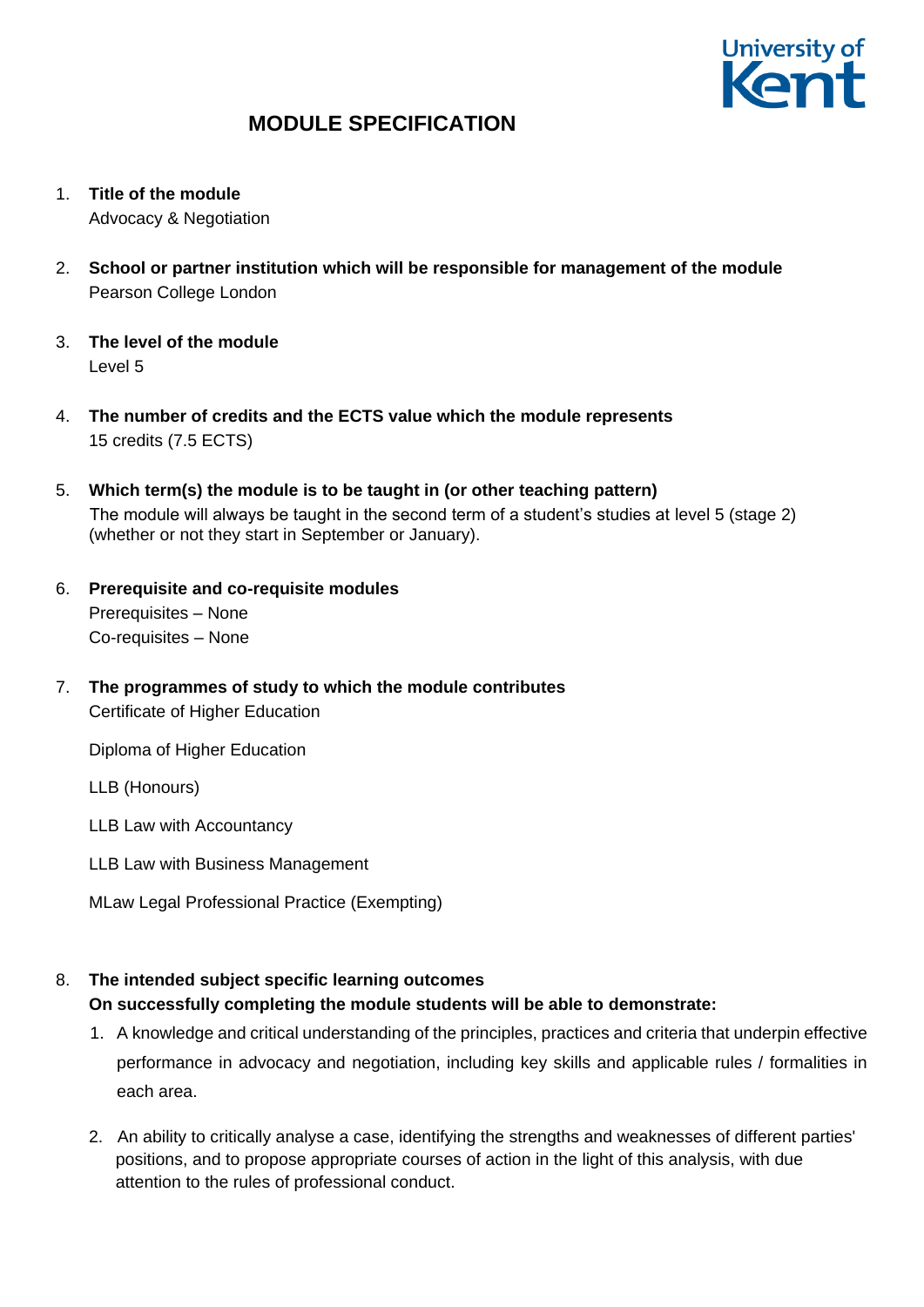

- 3. An ability to undertake effective spoken and written advocacy, including formulation and presentation of coherent submissions based upon facts, general principles and legal authority in a structured, concise and persuasive manner appropriate to the context.
- 4. An ability to prepare effectively by identifying and mastering relevant facts and legal principles.
- 5. An ability to develop and formulate the best options for meeting parties' objectives (including compromise options), taking into account the practical, commercial and personal considerations affecting them, and to respond to options presented by other parties.

### 9. **The intended generic learning outcomes**

An ability to organise facts to support an argument or position, with appropriate attention to detail.

1. An ability to present a reasoned argument in a clear, logical, succinct and persuasive way and to respond effectively to questions or opposing arguments.

2. An ability to communicate effectively and persuasively both orally and in writing, selecting and tailoring the communication form and style to suit the purpose of the communication and needs of different recipients from different cultures and backgrounds.

### 10. **A synopsis of the curriculum**

The aim of this module is to develop in students the skills of advocacy and negotiation. This will be done through practical exercises based around realistic case scenarios in areas of law they have already covered on the programme. Examples include: criminal applications before the magistrates' court; civil applications in the county or High court; and negotiation exercises in the context of alternative means of dispute resolution.

### 11. **Reading List (Indicative list, current at time of publication. Reading lists will be published annually)**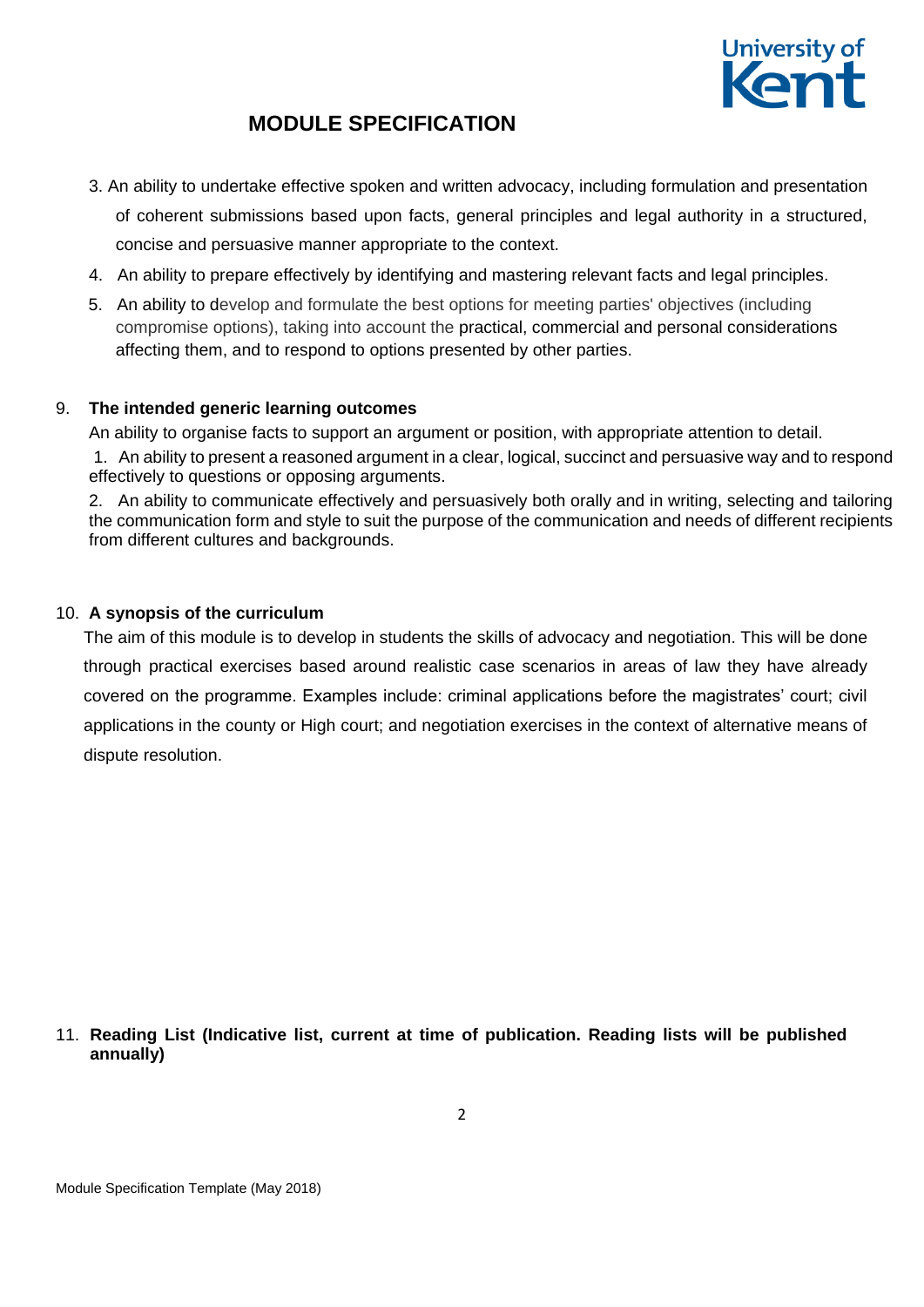

All textbooks and practitioner materials will be updated annually. Textbooks will be held in the latest edition and older editions will be withdrawn.

|                               | Title, author, publisher<br>$\bullet$                                                                                                                                                                                                                        |
|-------------------------------|--------------------------------------------------------------------------------------------------------------------------------------------------------------------------------------------------------------------------------------------------------------|
| <b>Core Text</b>              | Skills for Lawyers, Elkington, A et al, CLP Legal Practice Guides                                                                                                                                                                                            |
| <b>Essential Reading</b>      | Legal Foundations, Bamford K et al, CLP Legal Practice Guides<br>Practical Approach to Criminal Procedure, Sprack, A, OUP<br>Stone's Justices Manual, [Online] Lexis<br>White Book Service: Civil Procedure Rules, Lord Justice Jackson,<br>[Online] Westlaw |
| <b>Recommended</b><br>Reading | Lawyers' Skills, Webb, J et al, OUP<br>Archbold Criminal Pleading: evidence and practice [Online] Westlaw<br>Negotiation and Dispute Resolution, DeMarr, B and De Janasz,<br>$\bullet$<br>Pearson                                                            |

### 12. **Learning and Teaching Methods**

Learning and teaching takes place through four key activities. These comprise a blend of technical skills training, guided tasks assisting in self-directed research and study, practical application, and consolidation. Conceptually, the aim of the learning and teaching method is to mirror as closely as possible a trainee's experience in a law firm and at court.

### **Part A – Technical skills training**

The trainee is briefed in detail on the relevant legal area (this can take a variety of forms, including, for example: webinars; live and / or recorded lectures; and conference calls).

### **Part B – Self-directed research/Guided tasks**

The supervising partner will guide the trainee via memoranda, e-mails and/or recorded voicemails into any relevant areas that need to be researched. This may include reading articles, cases and practitioner texts, and preparing and drafting oral and written submissions or lines to take in negotiation.

#### **Part C – Seminar**

These will involve a variety of exercises in which students will develop the skills set out above. These will include: mock applications before a District Judge or Magistrate; examination of witnesses; and negotiation exercises. The tutor will provide formative constructive feedback after each exercise with relevance to the assessment criteria to ensure the trainee is engaged in reflective learning.

#### **Section D – Consolidation**

This may take the form of independent reflection and practise / online student discussion forum / associated tutor dialogue (e.g. via email), as students absorb the issues raised in the briefings and seminars through the consolidation process.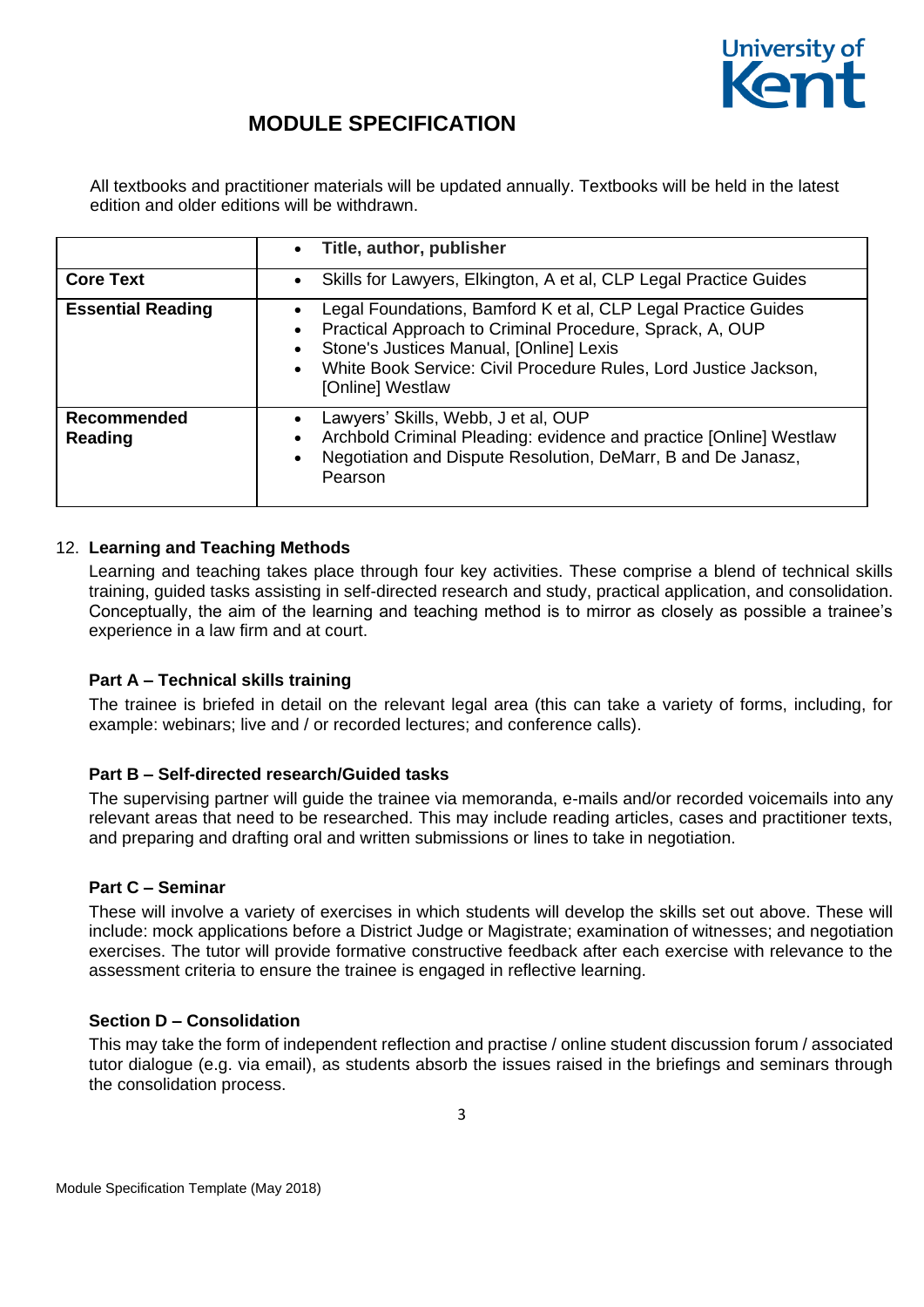

The module will aim to ensure the student has all of the applicable practical experience of making and successfully delivering oral submissions before the court, including the drafting and amending of relevant documentation at each stage of the module.

| Activity                              | Notional Hours of Study                               |
|---------------------------------------|-------------------------------------------------------|
| Technical skills training             | 10                                                    |
| Self-directed research / guided tasks | 100 (including assessment preparation and completion) |
| Seminars                              | 20                                                    |
| Consolidation                         | 20                                                    |
| Total                                 | 150                                                   |

#### 13. **Assessment methods**

### **13.1 Main assessment methods**

This module will be assessed by two live role plays comprising:

Part A – Practical Advocacy exercise (50%);

Part B – Negotiation exercise (50%).

In both parts, actors will play the role of judges (Part A) and clients (Part B), using high quality scripts and scenarios which seek to replicate these activities in practice. The pass mark for the module is 50%. In order to successfully complete the module, students will be required to obtain a minimum pass mark of 50% in both Parts A and B.

### **Rationale**

1

This methodology reflects two key objectives: firstly, and most importantly, to assess that the learning outcomes set out above have been achieved by the students. Secondly, to align our assessment regime with that proposed by the Solicitors Regulation Authority for the new Solicitors Qualifying Exam.

According to the SRA's recent consultation paper, "The skill areas of interviewing and advising, advocacy and negotiation will be assessed through practical role plays with standardised clients. The role plays will simulate, through high quality scripts and scenarios, the core activities of the".<sup>1</sup>

This approach is in line with that already utilised on both the LPC and BPTC for assessing these skills.

13.2 Reassessment methods

<sup>&</sup>lt;sup>1</sup> Consultation, Training for Tomorrow: assessing competence 7 December 2015 at page 59, available at: http://www.sra.org.uk/sra/consultations/t4t-assessing-competence.page#download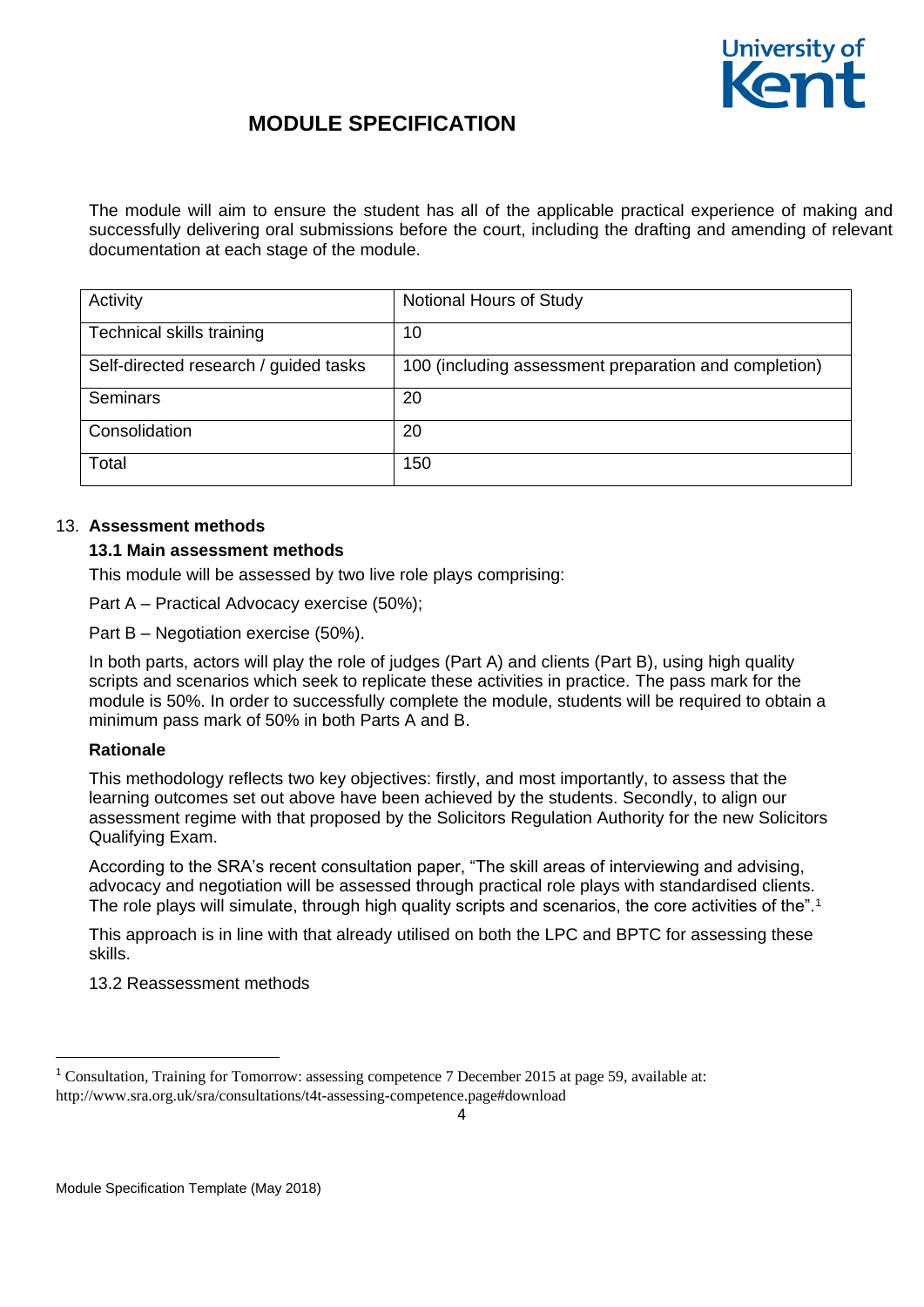

| <b>Module learning</b>  |              | SS <sub>1</sub> | SS             | SS <sub>3</sub> | SS4     | SS <sub>5</sub> | <b>GTS</b> | <b>GTS</b>     | <b>GTS</b> |
|-------------------------|--------------|-----------------|----------------|-----------------|---------|-----------------|------------|----------------|------------|
| outcome                 |              | 1               | $\overline{2}$ |                 |         |                 | 1          | $\overline{2}$ | 3          |
| Learning/               | <b>Hours</b> |                 |                |                 |         |                 |            |                |            |
| teaching method         | allocate     |                 |                |                 |         |                 |            |                |            |
|                         | d            |                 |                |                 |         |                 |            |                |            |
| <b>Technical skills</b> | 20           | X               |                | X               | X       | X               | X          |                |            |
| training                |              |                 |                |                 |         |                 |            |                |            |
| <b>Self-directed</b>    | 130          | $\mathsf{X}$    | $\mathsf{X}$   | $\mathsf{X}$    | $\sf X$ | $\sf X$         | $\sf X$    | $\sf X$        | $\sf X$    |
| research / guided       |              |                 |                |                 |         |                 |            |                |            |
| tasks                   |              |                 |                |                 |         |                 |            |                |            |
| <b>Seminar</b>          | 40           | $\mathsf{X}$    | $\mathsf{X}$   | $\overline{X}$  |         | $\sf X$         | $\sf X$    | $\sf X$        | $\sf X$    |
| <b>Consolidation</b>    | 20           | $\sf X$         |                | X               |         |                 |            | X              | X          |
|                         |              |                 |                |                 |         |                 |            |                |            |
| <b>Assessment</b>       |              |                 |                |                 |         |                 |            |                |            |
| method                  |              |                 |                |                 |         |                 |            |                |            |
| <b>Practical</b>        |              | X               | X              | X               | X       |                 | $\sf X$    | X              | X          |
| Advocacy                |              |                 |                |                 |         |                 |            |                |            |
| exercise                |              |                 |                |                 |         |                 |            |                |            |
| <b>Negotiation</b>      |              | X               | X              |                 | X       | $\sf X$         |            | $\sf X$        | $\sf X$    |
| exercise                |              |                 |                |                 |         |                 |            |                |            |

## 14. **Map of Module Learning Outcomes to Learning and Teaching Methods and methods of Assessment**

### 15. **Inclusive module design**

The Collaborative Partner recognises and has embedded the expectations of current disability equality legislation, and supports students with a declared disability or special educational need in its teaching. Within this module we will make reasonable adjustments wherever necessary, including additional or substitute materials, teaching modes or assessment methods for students who have declared and discussed their learning support needs. Arrangements for students with declared disabilities will be made on an individual basis, in consultation with the Collaborative Partner's disability/dyslexia support service, and specialist support will be provided where needed.

#### 16. **Centre where module will be delivered:**

Pearson College London